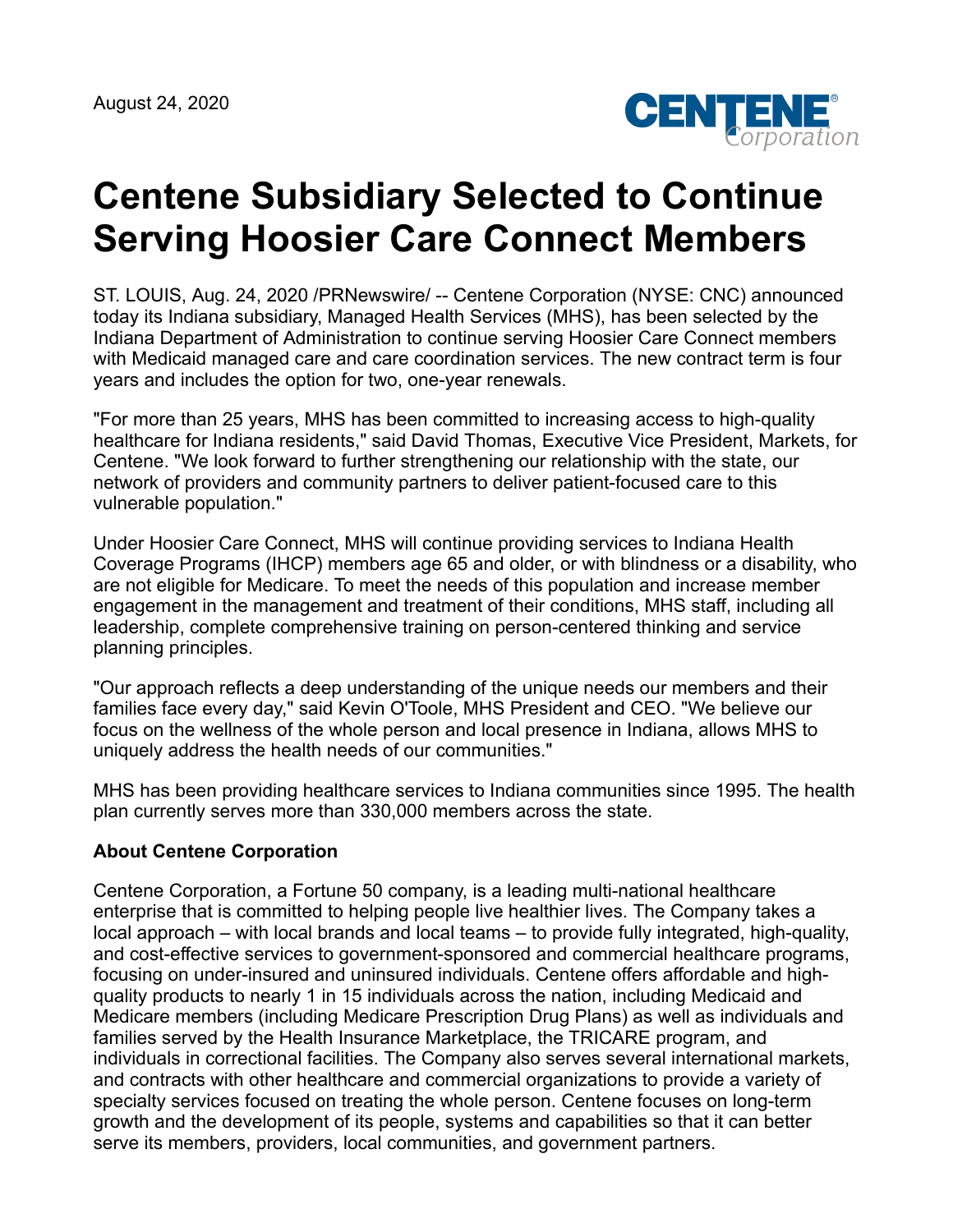Centene uses its investor relations website to publish important information about the company, including information that may be deemed material to investors. Financial and other information about Centene is routinely posted and is accessible on Centene's investor relations website, <http://www.centene.com/investors>.

## **Forward-Looking Statements**

*All statements, other than statements of current or historical fact, contained in this press release are forward-looking statements. Without limiting the foregoing, forward-looking statements often use words such as "believe," "anticipate," "plan," "expect," "estimate," "intend," "seek," "target," "goal," "may," "will," "would," "could," "should," "can," "continue" and other similar words or expressions (and the negative thereof). Centene (the Company, our, or we) intends such forward-looking statements to be covered by the safe-harbor provisions for forward-looking statements contained in the Private Securities Litigation Reform Act of 1995, and we are including this statement for purposes of complying with these safe-harbor provisions. In particular, these statements include, without limitation, statements about our future operating or financial performance, market opportunity, growth strategy, competition, expected activities in completed and future acquisitions, including statements about the impact of our recently completed acquisition (the WellCare Acquisition) of WellCare Health Plans, Inc. (WellCare), other recent and future acquisitions, investments and the adequacy of our available cash resources. These forward-looking statements reflect our current views with respect to future events and are based on numerous assumptions and assessments made by us in light of our experience and perception of historical trends, current conditions, business strategies, operating environments, future developments and other factors we believe appropriate. By their nature, forward-looking statements involve known and unknown risks and uncertainties and are subject to change because they relate to events and depend on circumstances that will occur in the future, including economic, regulatory, competitive and other factors that may cause our or our industry's actual results, levels of activity, performance or achievements to be materially different from any future results, levels of activity, performance or achievements expressed or implied by these forward-looking statements. These statements are not guarantees of future performance and are subject to risks, uncertainties and assumptions. All forward-looking statements included in this press release are based on information available to us on the date hereof. Except as may be otherwise required by law, we undertake no obligation to update or revise the forward-looking statements included in this press release, whether as a result of new information, future events or otherwise, after the date hereof. You should not place undue reliance on any forward-looking statements, as actual results may differ materially from projections, estimates, or other forward-looking statements due to a variety of important factors, variables and events including but not limited to: the impact of COVID-19 on global markets, economic conditions, the healthcare industry and our results of operations, which is unknown, and the response by governments and other third parties; uncertainty as to our expected financial performance during the period of integration of the WellCare Acquisition; the possibility that the expected synergies and value creation from the WellCare Acquisition will not be realized, or will not be realized within the expected time period; the risk that unexpected costs will be incurred in connection with the integration of the WellCare Acquisition or that the integration of WellCare will be more difficult or time consuming than expected; unexpected costs, charges or expenses resulting from the WellCare Acquisition; the inability to retain key personnel; disruption from the integration of the WellCare Acquisition, including potential adverse reactions or changes to business relationships with customers, employees, suppliers or regulators, making it more difficult to maintain business and operational relationships; the risk that we may not be able to effectively manage our expanded operations; our ability to accurately predict and effectively manage health benefits*